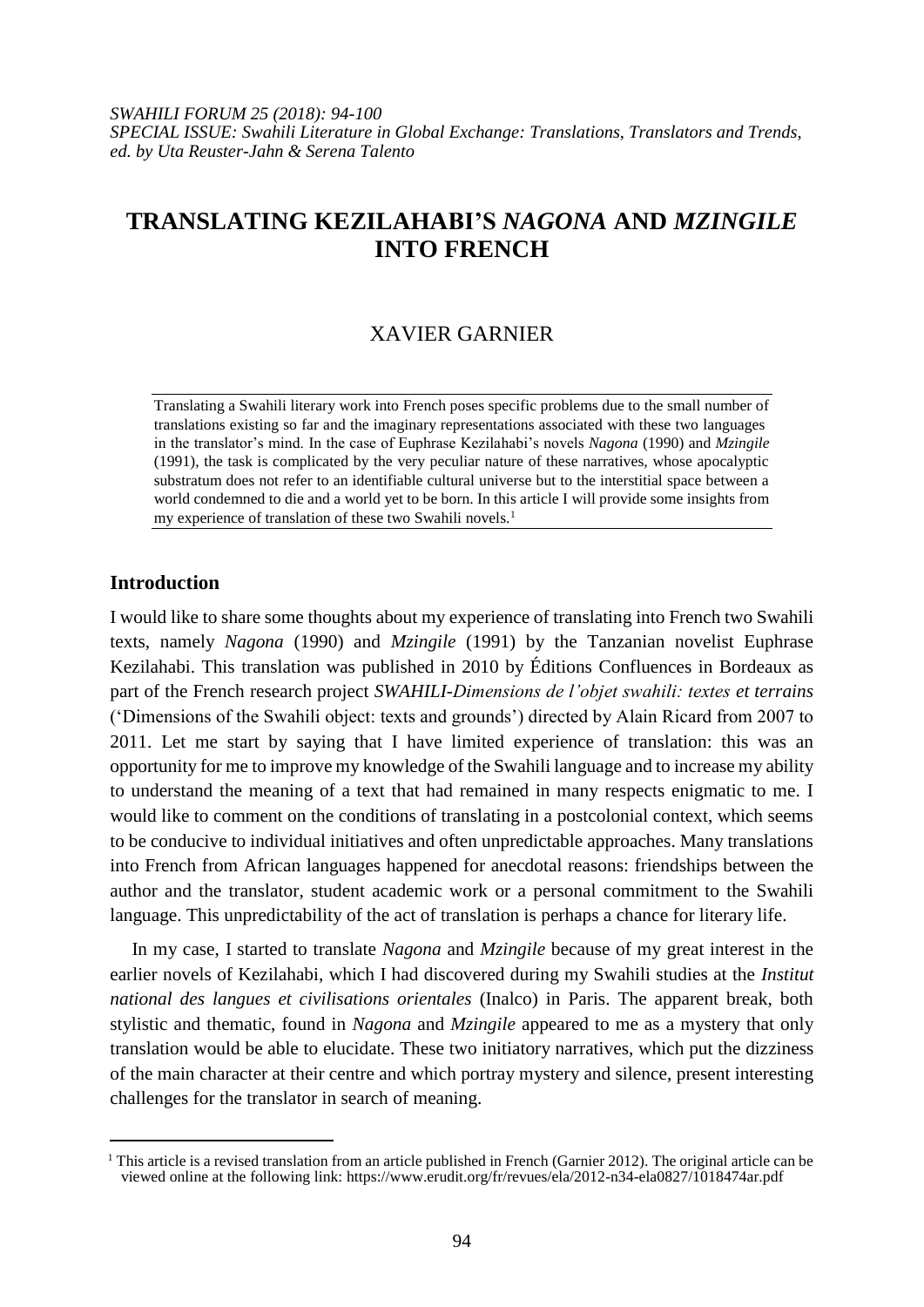### *XAVIER GARNIER*

## **Encounters between Swahili and French**

In the history of the Swahili language, the contact between Swahili and French is limited. There was some cultural exchange in the colonial period. Charles Sacleux published his famous Swahili-French dictionary in 1939, which contains many translations of proverbs or aphorisms in support of the various entries. Thomas Geider, in a very thorough article devoted to literary translations into Swahili, pointed out that two French authors were translated in the colonial period: Molière<sup>2</sup> and Voltaire<sup>3</sup> (Geider 2008: 75). One of the objectives of translation at that time was to produce prose texts for schools. This explains why only a few complete works were translated, while many were abridged.

In the post-independence period (1960 to the present), translators are interested in Francophone African novelists, for example, Ferdinand Oyono's *Une vie de boy*<sup>4</sup> or Mariama Ba's *Une si longue lettre*.<sup>5</sup> In both these cases, the translations appear to have been made from the English versions of the novels.<sup>6</sup> Due to the socialist context of the *Ujamaa* period, Frantz Fanon's *Les damnés de la terre* was translated twice: in 1977 (from the English translation of the book) and in 1978 (directly from French).<sup>7</sup> Recently, Marcel Kalunga Mwela translated two plays, one by Victor Hugo (*Le roi s'amuse*) and the other by Jean-Luc Lagarce (*Les règles du savoir vivre dans la société moderne*), which appeared in one volume in 2013.<sup>8</sup> Three years later, Antoine de Saint-Exupéry's *Le petit prince* was translated by Philipp Kruse and Walter Bgoya.<sup>9</sup>

Translations from Swahili into French also reflect the individual choices of the translators rather than an integral, strategic approach. So far, five Swahili works have been translated into

 $\overline{a}$ <sup>2</sup> Molière, *Tabibu asiyependa ngwana*. Translation of *Le Médecin malgré lui* [1666] by A. Morrison. Dar es Salaam: [Publisher not cited], 1945 [Editors' note: The Swahili title of *Le Médecin malgré lui* is *Tabibu asiyependa utabibu* published by Best African Standard.]; Molière, *Mchuuzi mwungwana*. Translation of *Le Bourgeois gentilhomme* [1670] by A. Morrison. Dar es Salaam: [Publisher not cited], 1948. Reprints: Nairobi. East African Literature Bureau, 1969, 1970, 1971 [Editors' note: *Mchuuzi mwungwana* was published by East African Literature Bureau for the first time in 1966]; Molière, *Mnafiki*. Translation of *Le Malade imaginaire* [1673] by L. Taguaba. Dar es Salaam: [Publisher not cited], n.d. [1950s] [Editors' note: *Mnafiki* was published by Tanzania Publishing House in 1973].

<sup>3</sup> Voltaire, *Hadithi ya Zadiq*. Translation of *Zadig, ou la destinée* [1748] by Abdulla M. Abubakr, Zanzibar: Universities' Mission to Central Africa Press, 1950. Reprint: Nairobi: East African Literature Bureau, 1963; Voltaire, *Hadithi za Kandidi*. Translation of *Candide ou l'Optimisme* [1759] by L. Taguaba. Dar es Salaam: Dar es Salaam: [Publisher not cited], n.d. [1950s].

<sup>4</sup> Translated in 1976 as *Boi* by Raphael Kahaso and Nathan Mbwele, Nairobi: Heinemann Educational Books, *Waandishi wa Kiafrika* (African Writers Series).

<sup>5</sup> Translated in 1994 as *Barua ndefu kama hii* by Clement Maganga, Dar es Salaam: Mkuki na Nyota Publishers.

<sup>6</sup> Concerning Mariama Bâ's novel see Flavia Aiello Traore (2013). About Ferdinand Oyono, see Ken Walibora Waliaula (2013).

<sup>7</sup> The first translation, *Mafukara wa ulimwengu* was done by Ahmed Yusuf Abeid. London: Transafrica, 1977. The second one, *Viumbe waliolaaniwa* was done by Gabriel Ruhumbika [Editors' note: together with Clement Maganga]. Dar es Salaam: Tanzania Publishing House. Concerning these two translations see Alamin Mazrui's book on translation in East Africa (2016) chap. 3 "Translating Fanon in socialist Tanzania: between the wretched and the damned", pp. 65-91.

<sup>8</sup> *Tamthilia mbili za Kifaransa*. Dar es Salaam: Mkuki na Nyota Publishers.

<sup>9</sup> *Mwana mdogo wa mfalme*. Dar es Salaam: Mkuki na Nyota, 2011.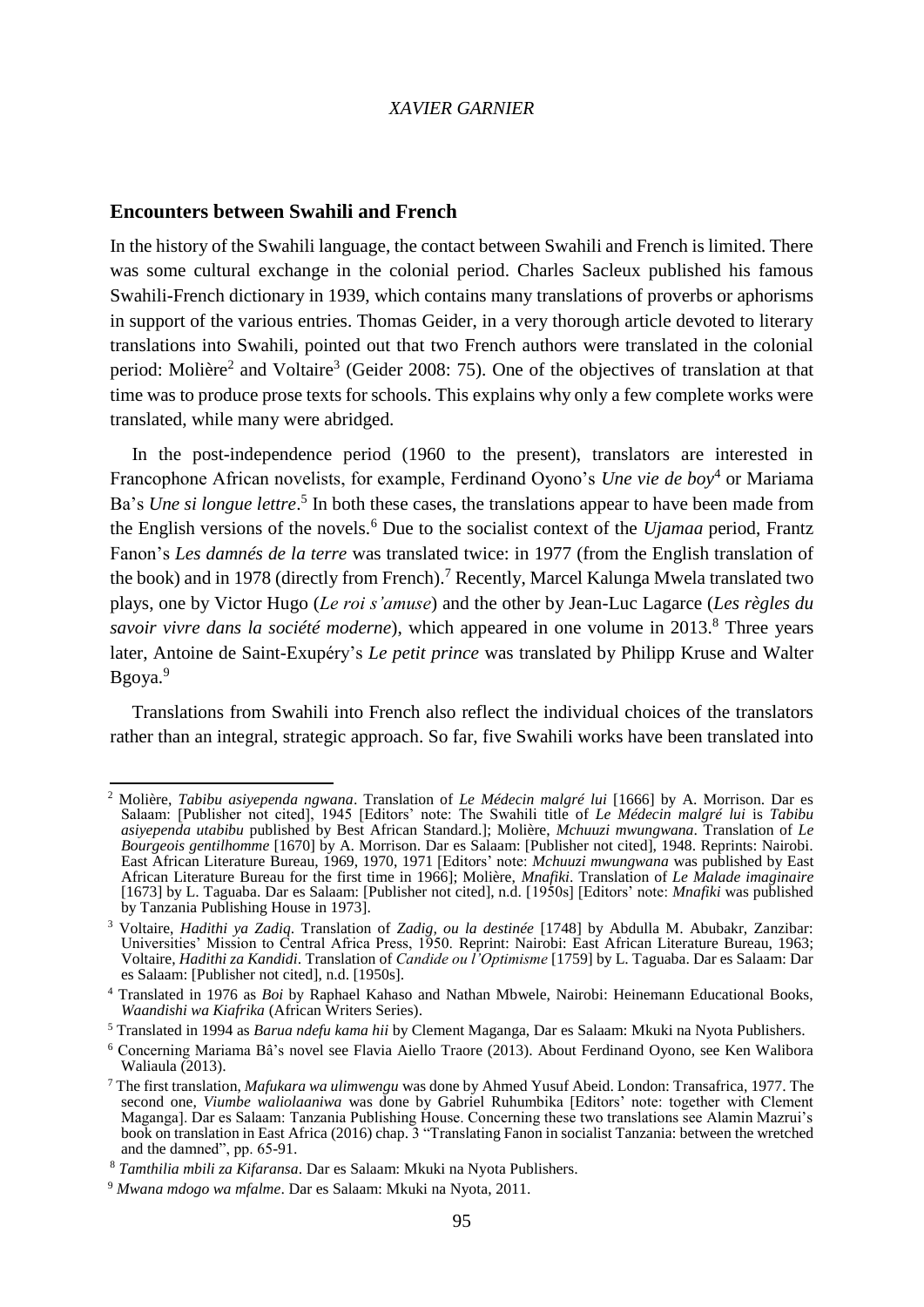### TRANSLATING *NAGONA* AND *MZINGILE* INTO FRENCH

French: *Maisha ya Tippu Tip*, <sup>10</sup> Shafi Adam Shafi's *Kasri ya Mwinyi Fuad,*<sup>11</sup> Aniceti Ketereza's Bwana Myombekere na Bibi Bugonoka, Ntulanalwo na Bulihwali,<sup>12</sup> Shaaban Robert's *Maisha yangu*, <sup>13</sup> Euphrase Kezilahabi's *Nagona* and *Mzingile*, <sup>14</sup> and *Safari za Waswahili* published by Carl Velten in 1901.<sup>15</sup> This makes a quite variegated picture. Translations are made on a piecemeal basis, responding to various and often random criteria, such as encounters and opportunities. One could theorise about the conditions of the intercultural encounter in postcolonial contexts, which seem to be marked by randomness because they are not subject to concerted editorial strategies.

# **Imaginary representations of Swahili and French**

 $\overline{\phantom{a}}$ 

To get an idea of (albeit unconscious) linguistic interferences in the mind of a translator who is translating a Swahili text into French, it may be useful to briefly look at some basic imaginary representations that are associated with each of these languages, as a result of their history and their social status, from the perspective of a French translator. It should be pointed out that these representations have no objective value but refer to what I had in mind (more or less confusedly) when I started to translate Kezilahabi's text.

A language is never neutral, it is always embedded in a network of cultural representations that envelop it and act on the one who learns it. As far as Swahili is concerned, three simultaneously concurrent and contradictory imaginary representations can be distinguished. We have in the first place the imaginary representation of a refined coastal language, linked both to the way of life of the Swahili civilization and to a very old literary tradition. Another imaginary representation of Swahili is that of a vehicular language, which developed along the road in the wake of caravans: a language suitable for business contacts with the hinterland, a language available to everybody and useful for contacts. This imaginary representation does not take into account the symbolic status of Kiswahili as a refined and highly cultural language. A third imaginary representation is that of standard Swahili, as it was developed during the colonial period by the Interterritorial Language Committee<sup>16</sup> (founded in 1930). Here, Swahili is perceived as the language of modernity, it is "under the control" of government institutions

<sup>10</sup> *L'autobiographie de Hamed ben Mohammed el-Murjebi Tippo Tip (ca 1840-1905)* (1974), translated and annotated by François Bontinck, in collaboration with Koen Janssen. S.C.J. Bruxelles: Académie royale des sciences d'outre-mer, coll. *Mémoires*: Nouvelle série, Classe des sciences morales et politiques, 42, 4.

<sup>11</sup> Translated in 1986 by Jean-Pierre Richard with the title *Les girofliers de Zanzibar*. Paris: Karthala. Reprinted in 1996 and 2000 by Le Serpent à Plumes.

<sup>12</sup> *Les enfants du faiseur de pluie* (1996) and *Le tueur de serpents* (1999), transl. by Simon Baguma Mweze in collaboration with Olivier Barlet. Paris: UNESCO L'Harmattan.

<sup>13</sup> *Autobiographie d'un écrivain swahili, Tanzanie* (2010), transl. by François Devenne. Paris: Karthala, coll. Lettres du Sud.

<sup>14</sup> *Nagona* suivi de *Mzingile* (2010), transl. by Xavier Garnier. Bordeaux: Editions Confluences, coll. *Traversées de l'Afrique*.

<sup>&</sup>lt;sup>15</sup> *De la côte aux confins. Récits de voyageurs swahili* (2010), transl. by Nathalie Carré. Paris: CNRS Editions.

<sup>&</sup>lt;sup>16</sup> The Committee was renamed East Africa Swahili Committee upon transfer to Makerere College in 1952, and afterwards Institute of Kiswahili Research upon transfer to the University of Dar es Salaam [Editors' note].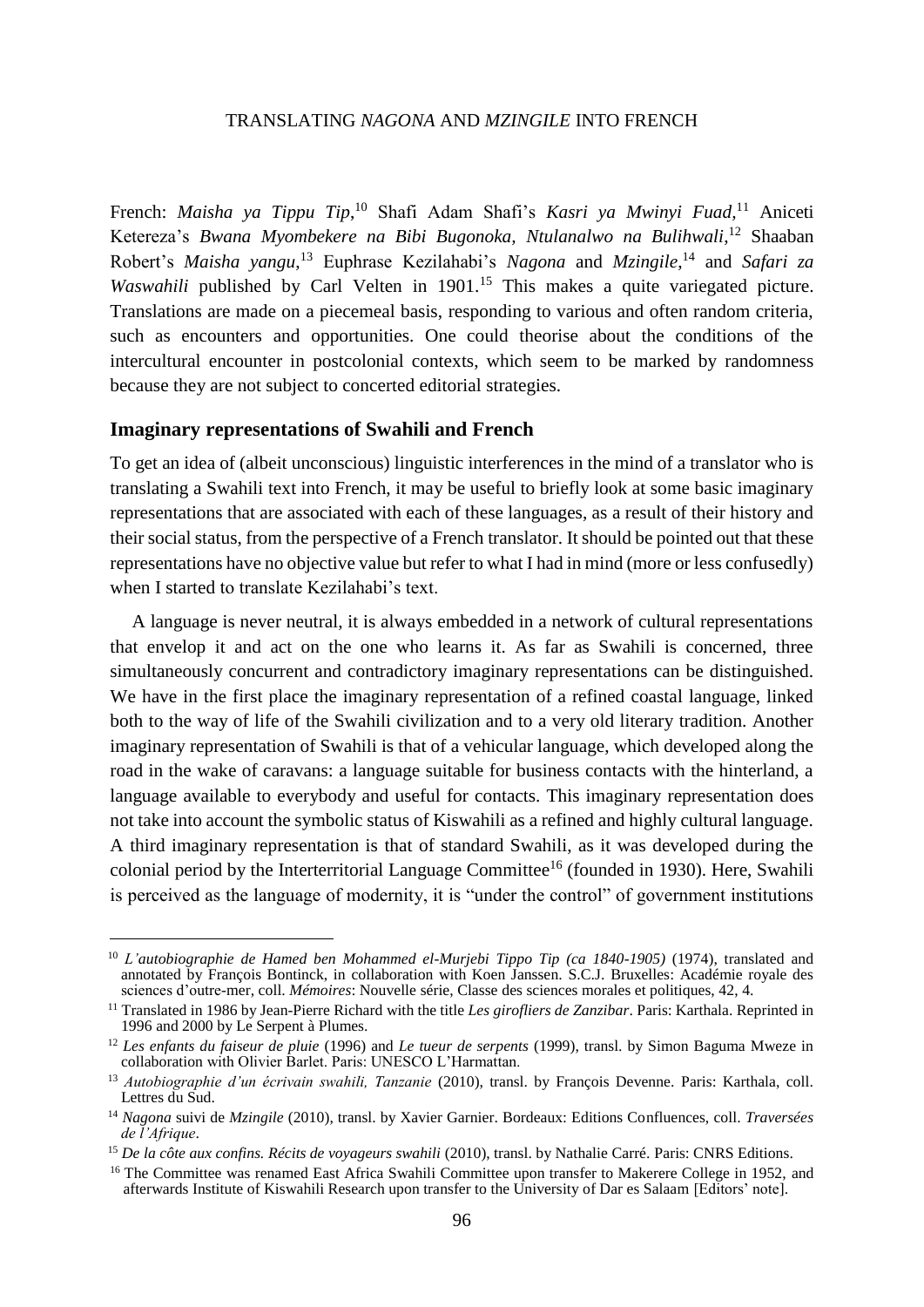#### *XAVIER GARNIER*

and becomes an official language, based on explicit grammatical rules, an approved lexicon, and so on. As far as I am concerned, these three imaginary representations of Swahili came to me mainly through the teachings of Swahili I received at Inalco, as well as during extended stays in the eighties on the island of Zanzibar and in the town of Bukavu (in the Kivu Province of Eastern Zaire, where Swahili first appeared to me as a vehicular language).

Translating African language literature into French cannot be a neutral activity if we take into account the fact that Africa was the biggest part of the French colonial empire. With respect to French, it seems to me that two great imaginary representations are at work: a classical one and a romantic one. According to a perception that developed in the classical age  $(17<sup>th</sup>$  and  $18<sup>th</sup>$ centuries), the French language is associated with a classical concept of universality, whose keywords are *reason* and *clarity*. According to this imaginary representation, the French language is supposed to be rational, almost beyond the reach of real persons, whether French or foreign. Humans in their totality, as reasonable beings, are supposed to tend towards that abstract universality with which the French language is associated. The Romantic reaction, influenced by the Herderian imaginary representation of languages as expressions of the *Volksgeist*, gave rise to a concurrent imagination of the French language as the language of the nation and the property of the French people.

From this entanglement of imaginary representations arise multiple questions regarding translation: do we suppose, in accordance with the romantic vision, that African languages are always the authentic expression of peoples? In this case, what kind of French language will we adopt for our translation? Are we going to Africanise? The clarity and neutrality of classical French may be another choice, but to what perception of African languages do they correspond? Does this choice refer to a clarification of what is implicitly understood in the African text? Is the French translation then to be considered as a kind of rational explanation?

# **The language of Kezilahabi**

The two novels of Kezilahabi (*Nagona* and *Mzingile*) can be considered as experimental texts, taking the form of initiatory narratives. They were written during a stay in the United States and are strongly marked by a certain conception of so-called postmodern literature. We have a text that follows the deterritorialisation movement of the main character. The centre of gravity of the plot is a nuclear catastrophe that has destroyed the world: the stories take place in an interstitial space between a world that is dying and another world yet to be born, beyond the catastrophe.

Before writing these two initiatory narratives, Kezilahabi was regarded as a realistic novelist, very committed, with all his critical distance, to the political debates around the *Ujamaa* revolution and Nyerere's policy of African socialism. In his first four novels, it was possible to observe how he played with internal lexical variations in Swahili. Kezilahabi is not a writer from the Swahili Coast. The substrate of his Swahili is Kikerewe, the language of Ukerewe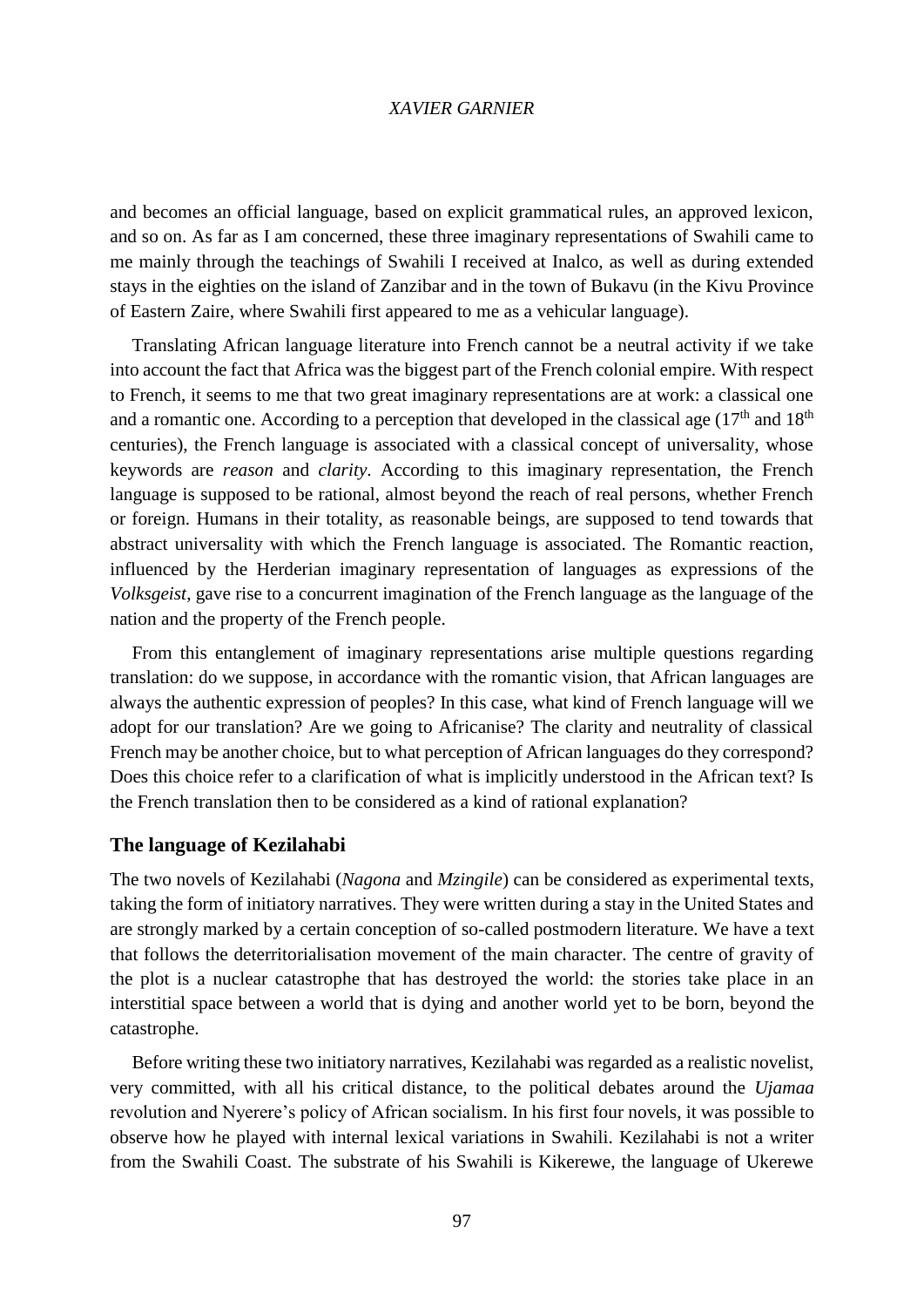## TRANSLATING *NAGONA* AND *MZINGILE* INTO FRENCH

Island on Lake Victoria, and his prose integrates the principle of lexical variation, characteristic of vehicular languages. Kezilahabi's *Nagona* and *Mzingile* contain numerous Kikerewe words (not listed in dictionaries and thus translated with the help of the author himself). In a very Bakhtinian text dealing with the importance of writing in African languages, Kezilahabi assigns three objectives to this literature:

The role of African writers writing in African languages is therefore to try to recapture inner movements of the discourses of consciousness which take place in the quotidian, reshape these discourses into collective articulations and make projections through pre-understanding. African literature will then be understood as the creation of a proper space for the negotiation of the people's needs and desires. In Tanzania scattered desires and needs of different ethnic groups are brought together and given a proper bearing through Swahili. Interests of one ethnic group can hardly subsume national demands, and social experiences are no longer performers of what is expected of them by the other. Through Swahili we have become people who live our own literature. We have now taken it for granted that Swahili is not separable from our own being and that it is only through it that serious thinking can take place. (1988: 134)

Of course, this type of crossroad writing, "understood as the creation of a proper space for the negotiation of the people's needs and desires", is very difficult to render in translation. The idea of a multiplicity of languages intermixed within Swahili is very complex to render into French. If literature is for Kezilahabi a dynamic process of unification of the people, one can understand the difficulty of the French translator, who finds himself unable to recreate this dynamic with a French language that was once radically unified and is supposed to dislike lexical heterogeneity.

## **The issues of lexical repetitions**

A specific difficulty of translating Swahili into French is the total indifference of Swahili to lexical repetition, which is considered clumsy in French. Kezilahabi's writing does not escape this peculiarity of language, and I chose to translate these lexical repetitions almost systematically. I think that the almost obsessive repetitions of key terms in Kezilahabi's prose are related to the writing process itself. Let us take an example with the word *mlango*, 'door':

*Mlango wa nyumba hiyo ulikuwa umefungwa kama ilivyokuwa milango ya nyumba nyingine zote. Niliusogelea kwa kusita. Nilijaribu kuchungulia ndani kwa kupitia nyufa za mlangoni. [...] Niliutazama mlango uliokuwa mbele yangu. Niliugonga mara tatu. Polepole mlango ulifunguka kwa mlio hadi ulipofika mwisho. Niliingia kwa wasiwasi, maana sikuona mtu aliyeufungua. Nilipoingia tu mlango ulijifunga wenyewe nyuma yangu.* (Kezilahabi 1990: 2, emphasis added)

La **porte** de cette maison était fermée comme toutes les autres **portes**. Je m'approchai. J'essayai de lorgner à l'intérieur par les fentes de la **porte**. [...] Je regardai la **porte** qui était devant moi. Je frappai trois fois. La **porte** s'ouvrit doucement en grinçant sur ses gonds jusqu'au bout. J'entrai avec inquiétude car je ne voyais personne. Une fois que je fus entré, la **porte** se referma toute seule sur moi. (Kezilahabi 2010: 14)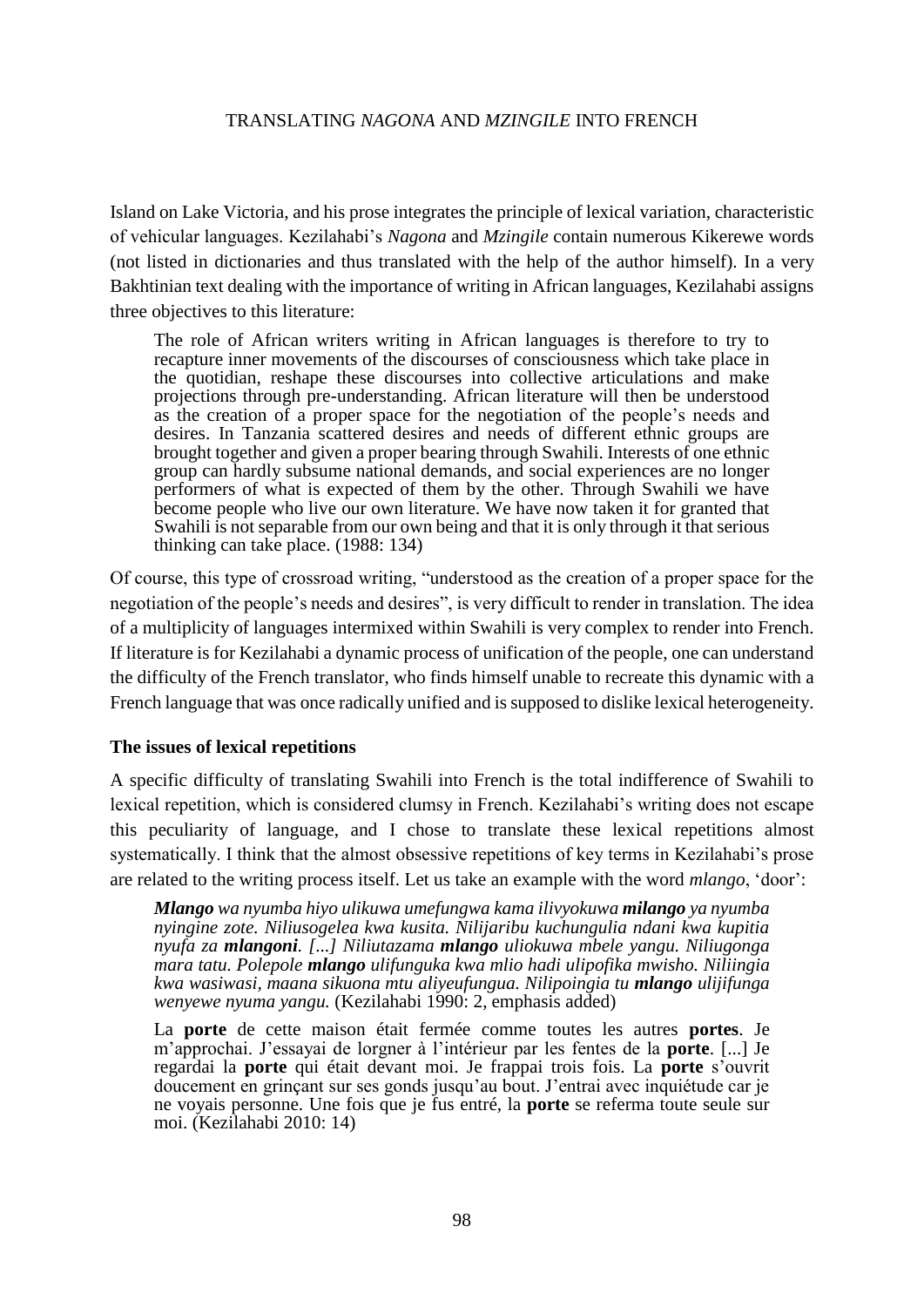## *XAVIER GARNIER*

The **door** of this house was closed like all the other **doors**. I approached. I tried to ogle inside by the cracks in the **door**. [...] I looked at the **door** that was in front of me. I knocked three times. The **door** opened gently, squeaking on its hinges to the end. I entered with anxiety because I saw no one. Once I came in, the **door** closed on me alone.

The text seems to twirl around the pivotal word mlango/porte/door here. This seems to me to be part of an attempt to write in a labyrinthical way: the words come back constantly in a set of repetitions and variations. In explaining the difficulty of transposing these lexical repetitions into French, I would like to refer to the distinction made by Deleuze and Guattari (1975) between "minor languages" and "major languages," or more exactly between the minor and major uses of languages. The major use of a language consists, for Deleuze and Guattari, of attaching a fixed cultural background to the language, that is associating a set of connotations with each word *(Ibid.)*. It is therefore understandable why lexical repetitions of words are cumbersome and unwelcome in a French translation. Upon each repetition all the weight of the connotations returns and finally becomes crushing. If the minor use of languages consists of disconnecting the words from any cultural background – that is the meaning of the word "deterritorialisation" in Deleuze and Guattari's writings (*Ibid.*: 38-50) – words can more easily enter into rhythmical repetitions. This remark on lexical repetitions can be related to another phenomenon characteristic of these two narratives: the salient syntactic fragmentation of Kezilahabi's text.

#### **How to fill the void between the utterances?**

This deterritorialisation of the text is consistent with the plot of *Nagona* and *Mzingile*, which takes place in the interstitial space between a world that is dying and a world yet to be born. The style of Kezilahabi is very specific in these two texts, which seem to prohibit any form of psychologisation. The sentences are short, as if it were important to multiply the spaces between the sentences. The text takes the form of a radically linear narrative that proceeds by shortening the utterances. Kezilahabi seems to want us to hear the silence (emptiness) under the narrative.

The whole narrative is punctuated by a simple word: *Kimya*, which I translated into French as *silence*. I was surprised by the incessant return of this simple word throughout the text. Everything makes sense if one does not consider *Kimya* as a word but as a sign that there is no word there. The inscription of *Kimya* throughout the text is a strategy to make us feel that under the phrases there is nothing, only the pure void. Both Kezilahabi's narratives exceed realism by a technique of floating utterances. This is technically easy to translate, but the intended effect is more difficult to render. This fragmentation produces an effect of disorientation of the Swahili language: between the words we are invited to hear the silence of the cultural interstice, which is the condition of all initiatory narrative. Once more, this difference of effects is related to the problematic of "minor" or "major" uses of languages.